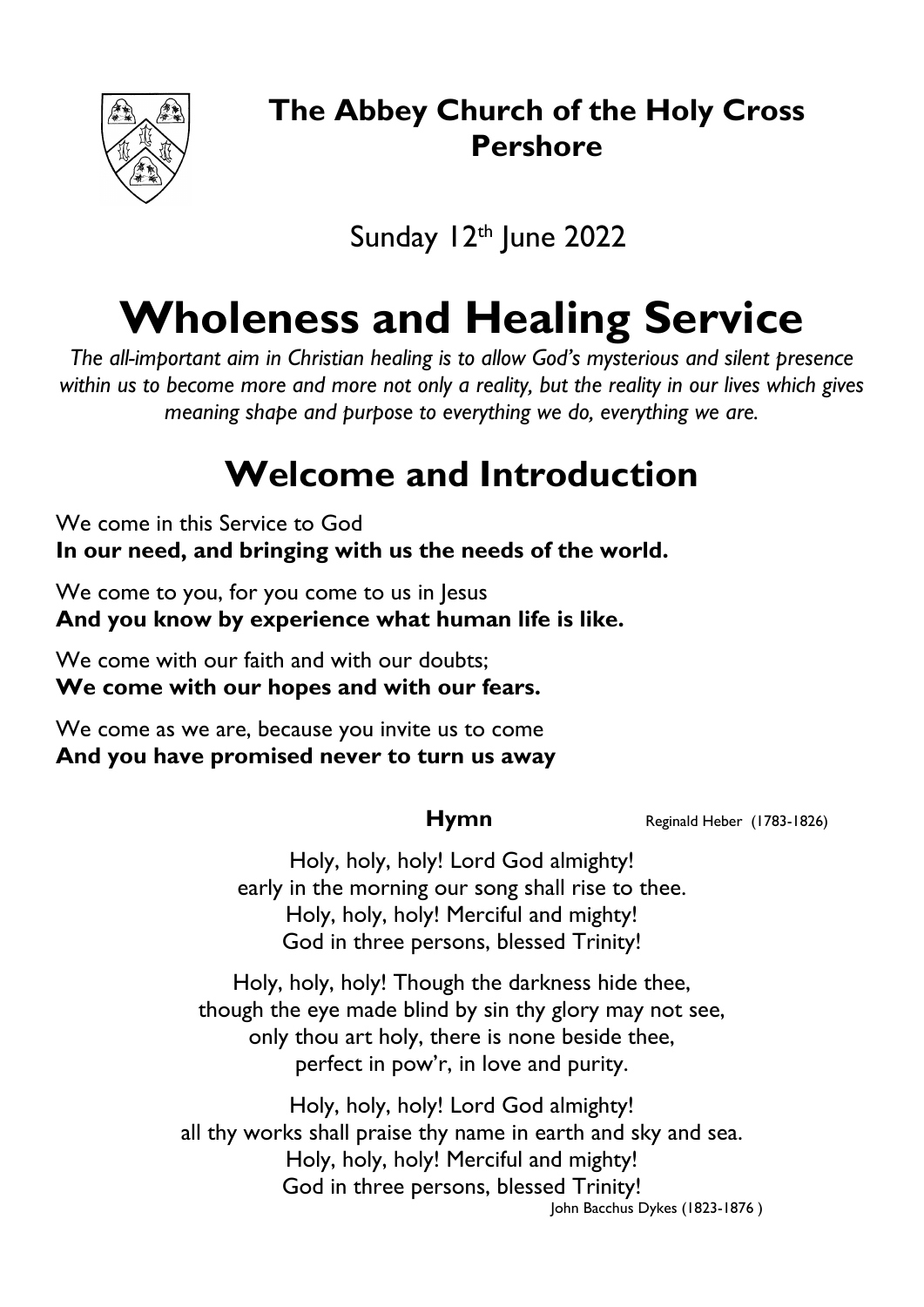### **Prayer of Penitence:**

Our Lord Jesus Christ said: 'Anyone who comes to me I will never turn away.' In the presence of God, let us confess our sins. *Silence*

Lord Jesus, you came to reconcile us to God and to one another, Lord have mercy **Lord have mercy** Lord Jesus, you heal the wounds of sin and division, Christ have mercy **Christ have mercy** Lord Jesus, you offer us a new beginning, Lord have mercy **Lord have mercy** *Silence*

God is love, through Jesus our sins are forgiven. Let us live in the power of the Spirit. **Amen**

### **Collect**

Heavenly Father, you anointed your Son Jesus Christ with the Holy Spirit and with power to bring to us all the blessings of your Kingdom. Anoint your Church with the same Holy Spirit, that we who share in his suffering and victory may bear witness to the gospel of salvation; through Jesus Christ, our Lord, who is alive and reigns with you in the unity of the Holy Spirit, one God, world without end. **Amen**

*Sit for***:**

# **Readings from Scripture**

### **First Reading - Psalm 8**

O LORD, our Sovereign,

how majestic is your name in all the earth!

You have set your glory above the heavens.

Out of the mouths of babes and infants

- you have founded a bulwark because of your foes,
- to silence the enemy and the avenger.
- When I look at your heavens, the work of your fingers, the moon and the stars that you have established;
- what are human beings that you are mindful of them, mortals that you care for them?

Yet you have made them a little lower than God, and crowned them with glory and honour.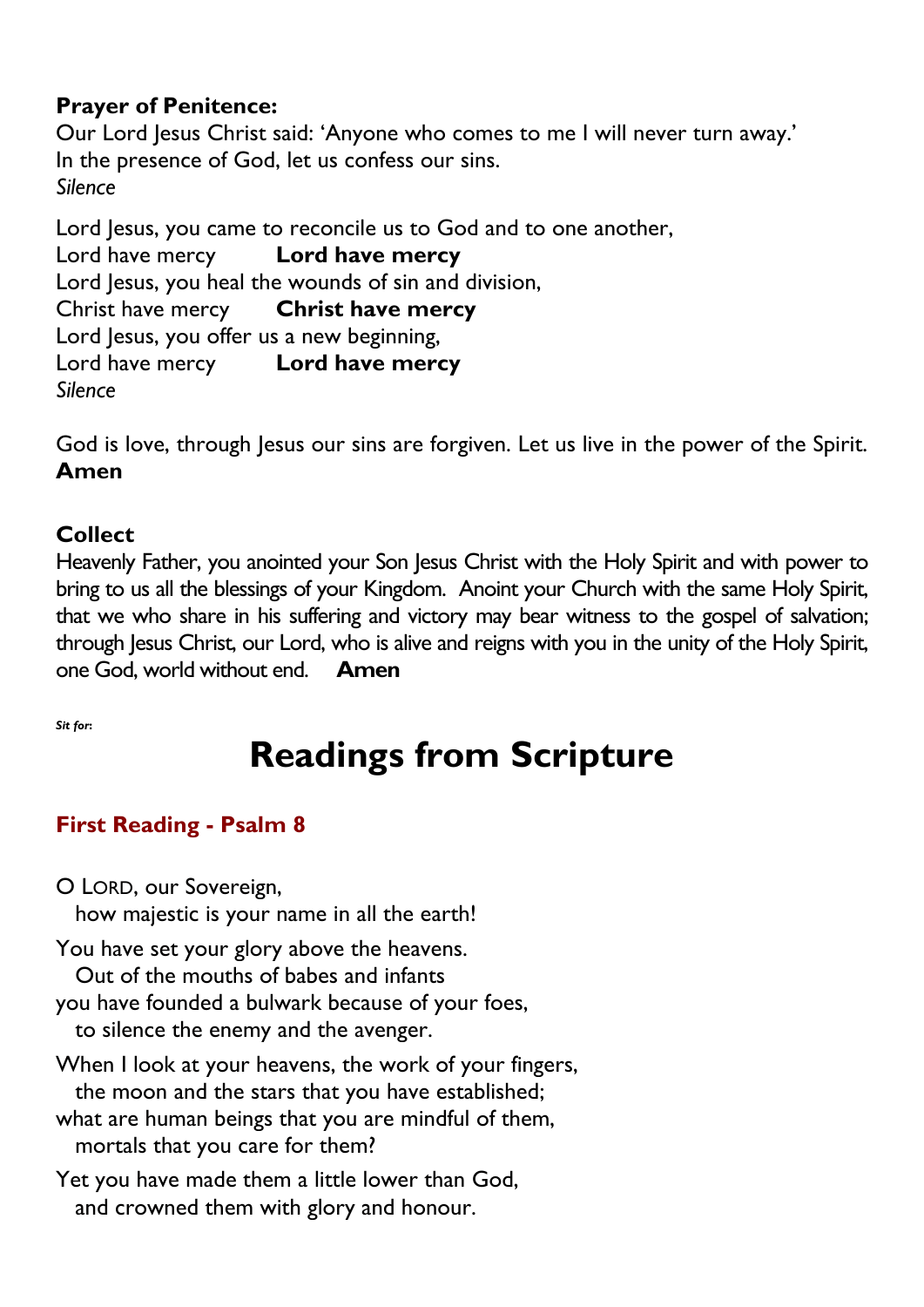You have given them dominion over the works of your hands; you have put all things under their feet, all sheep and oxen, and also the beasts of the field, the birds of the air, and the fish of the sea, whatever passes along the paths of the seas. O LORD, our Sovereign, how majestic is your name in all the earth!

For the word of the Lord **Thanks be to God**

#### **Second Reading – John 3 : 1-17**

Now there was a Pharisee named Nicodemus, a leader of the Jews. He came to Jesus by night and said to him, 'Rabbi, we know that you are a teacher who has come from God; for no one can do these signs that you do apart from the presence of God.' Jesus answered him, 'Very truly, I tell you, no one can see the kingdom of God without being born from above.' Nicodemus said to him, 'How can anyone be born after having grown old? Can one enter a second time into the mother's womb and be born?' Jesus answered, 'Very truly, I tell you, no one can enter the kingdom of God without being born of water and Spirit. What is born of the flesh is flesh, and what is born of the Spirit is spirit. Do not be astonished that I said to you, "You must be born from above." The wind blows where it chooses, and you hear the sound of it, but you do not know where it comes from or where it goes. So it is with everyone who is born of the Spirit.' Nicodemus said to him, 'How can these things be?' Jesus answered him, 'Are you a teacher of Israel, and yet you do not understand these things?

'Very truly, I tell you, we speak of what we know and testify to what we have seen; yet you do not receive our testimony. If I have told you about earthly things and you do not believe, how can you believe if I tell you about heavenly things? No one has ascended into heaven except the one who descended from heaven, the Son of Man. And just as Moses lifted up the serpent in the wilderness, so must the Son of Man be lifted up, that whoever believes in him may have eternal life.

'For God so loved the world that he gave his only Son, so that everyone who believes in him may not perish but may have eternal life.

'Indeed, God did not send the Son into the world to condemn the world, but in order that the world might be saved through him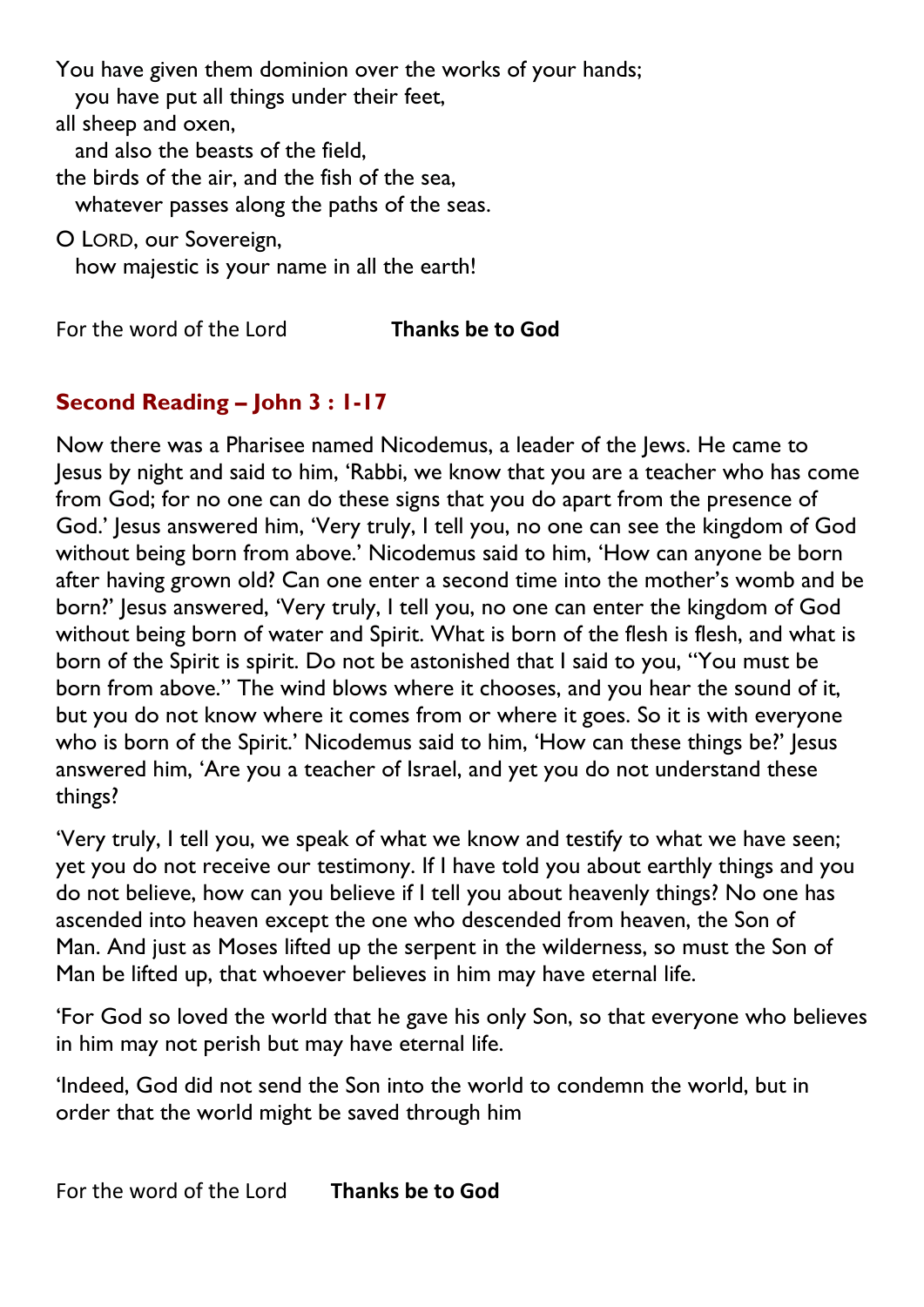*Alleluia, alleluia, give thanks to the risen Lord, Alleluia, alleluia, give praise to his name.*

> Jesus is Lord of all the earth, He is the King of creation.

Spread the good news o'er all the earth, Jesus has died and is risen.

We have been crucified with Christ, now we shall live forever.

God has proclaimed a just reward: 'Life for us all, alleluia!'

Come, let us praise the living God, joyfully sing to our Saviour.

(arr. Andrew Moore)

## **Reflection/Meditation**

# **Litany of Healing**

*To strengthen our faith and hope we now share any experiences when earlier prayers have been answered or offer our own prayers of thanksgiving in silence.....*

Loving God, we give you thanks for health restored and prayers answered **Praise to you, O Christ.**

*And now we turn to God in prayer for all those ongoing situations – beginning today with the prayer by the Dean of Worcester for the people of Ukraine:*

'Lord of all the earth be present with the people of Ukraine at this time of danger, fear and conflict. Grant that wise and peaceable counsels may yet prevail and give to them and all nations who are suffering the freedom they desire and deserve. Amen'

God of compassion and love, we offer you all our suffering and pain. Give us strength to bear our weakness; healing even when there is no cure; peace in the midst of turmoil and love to fill the spaces in our lives.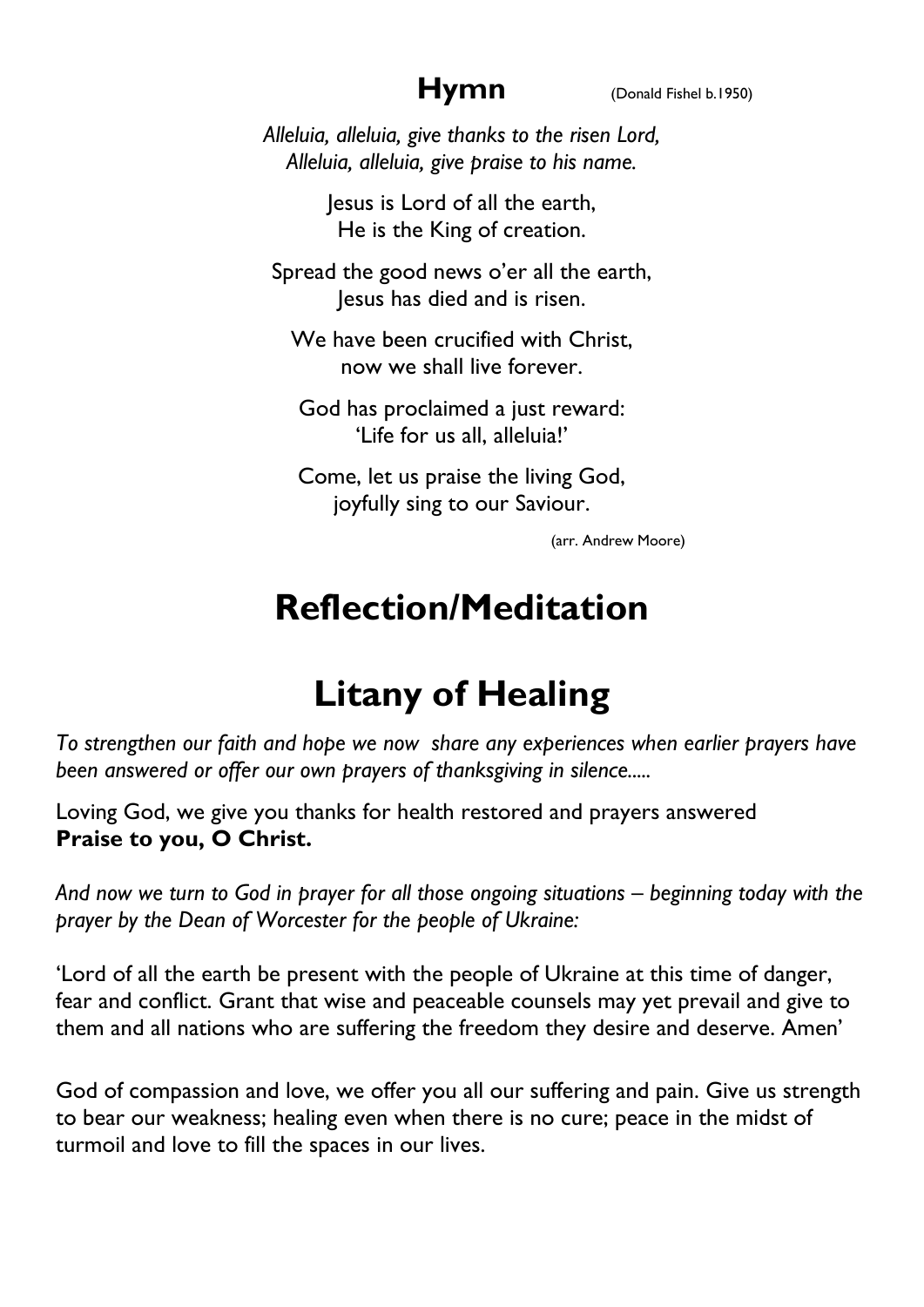Loving God, we hold in your healing presence those who suffer pain and ill-health, with their families, friends and those who care for them:

#### **May they know the deep peace of Christ**

Loving God, we hold in your healing presence those who suffer in mind and spirit and all those who care for them:

### **May they know the deep peace of Christ**

Loving God, we hold in your presence the suffering people of the world and the places where people are experiencing division, injustice and violence:

#### **May they know the deep peace of Christ**

Loving God, we hold in your healing presence those struggling to overcome abuse or addiction, those supporting and working with them, and all whose suffering has distanced them from those they love:

### **May they know the deep peace of Christ**

Loving God, we hold in your healing presence those facing bereavement. We also pray for those who have died:

### **May they know the deep peace of Christ**

Loving God, we hold in your healing presence and peace those for whom we have been asked to pray privately and whose prayers have been placed on the altar during this service:

Lord, you know the needs of each one of us, our strengths and our weaknesses, our hopes and disappointments. We commend to your loving care those for whom we have been asked to pray. Guard them as the apple of your eye, hide them under the shadow of your wings, show them your merciful love – in health or in sickness, in life or in death. We ask this in the name of Jesus.

God of love **Hear our prayers, Amen.**

## **We invite everyone to come forward for healing prayer**

*After we have returned to our seats we sing:*

**Hymn** (Jacques Berthier 1923-1994)

You are the centre, you are my life, You are the centre, O Lord of my life. Come, Lord, and heal me, Lord of my life, Come, Lord, and teach me, Lord of my life. You are the centre, Lord of my life. Repeat three more times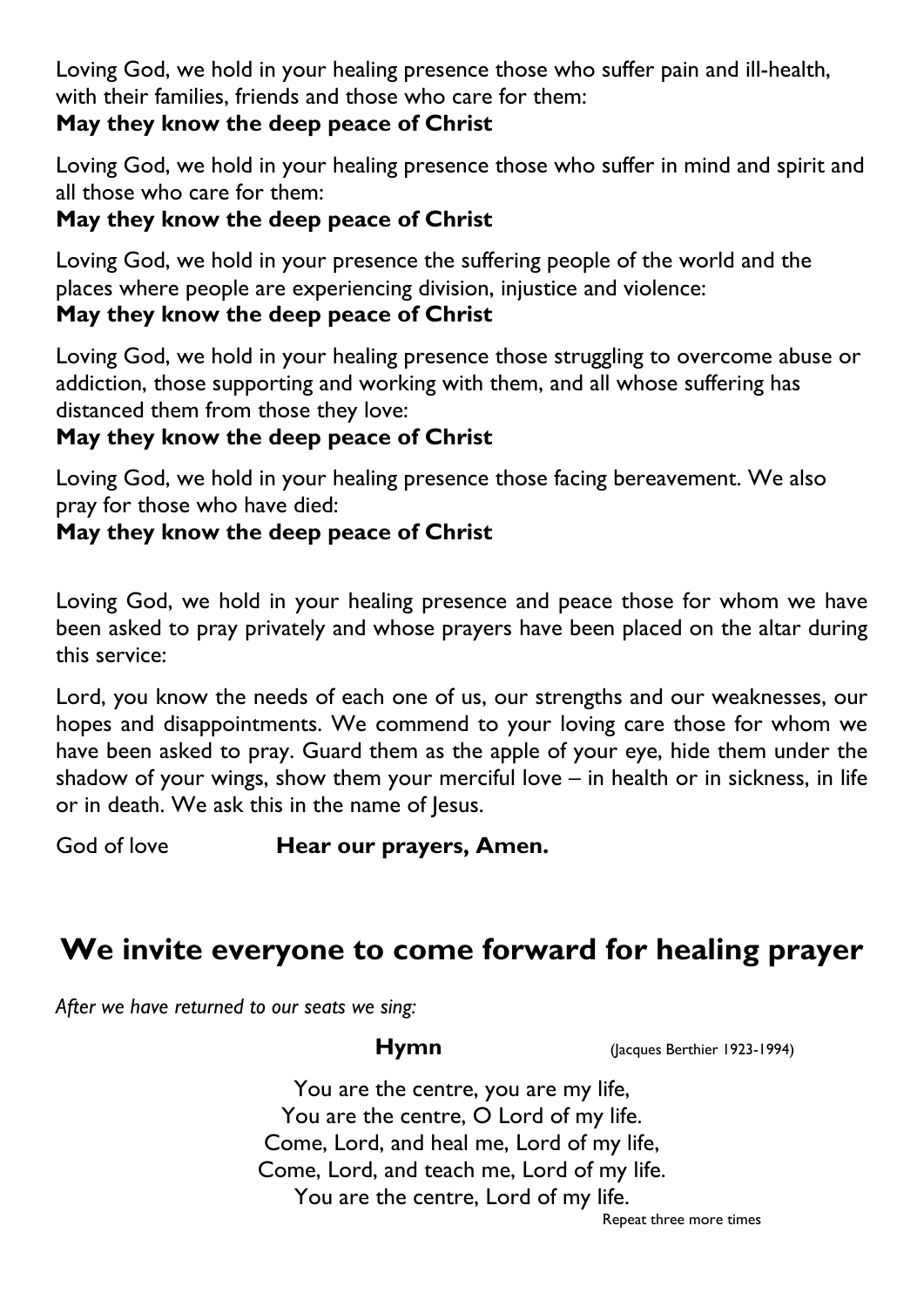**Prayer:**

**The Almighty God, who is a strong tower for all who put their trust in him, whom all things in heaven and earth and under the earth obey, be now and evermore our defence. May we believe and trust that the only name under heaven given for health and salvation is the name of our Lord Jesus Christ. Amen**

## **Thanksgiving**

**For loving the world and knowing our names, thank you, God For your strength that fills us and your love that heals us, thank you, God For your presence here with us now and for your hand that leads us into tomorrow, thank you, God Come bless us, hold us, wrestle with us, warm us in your embrace, for we are your people and you are our justice and joy. Amen**

**Hymn** (William Chatterton Dix 1837-1898)

Alleluia, sing to Jesus, his the sceptre, his the throne; Alleluia, his the triumph, his the victory alone: hark the songs of peaceful Sion thunder like a mighty flood: Jesus, out of every nation, hath redeemed us by his blood.

Alleluia, not as orphans are we left in sorrow now; Alleluia, he is near us, faith believes, nor questions how; though the cloud from sight received him when the forty days were o'er, shall our hearts forget his promise, 'I am with you evermore'?

Alleluia, bread of angels, here on earth our food, our stay; Alleluia, here the sinful come to you from day to day. Intercessor, friend of sinners, earth's redeemer plead for me, where the songs of all the sinless sweep across the crystal sea.

Alleluia, King eternal, he the Lord of lands we own; Alleluia, born of Mary, earth his footstool, heav'n his throne; He within the veil has entered, robed in flesh, our great High Priest; He on earth both priest and victim in the Eucharistic feast.

> (Rowland Huw Pritchard 1811-1887 Arr. Ralph Vaughan Williams 1872 – 1958)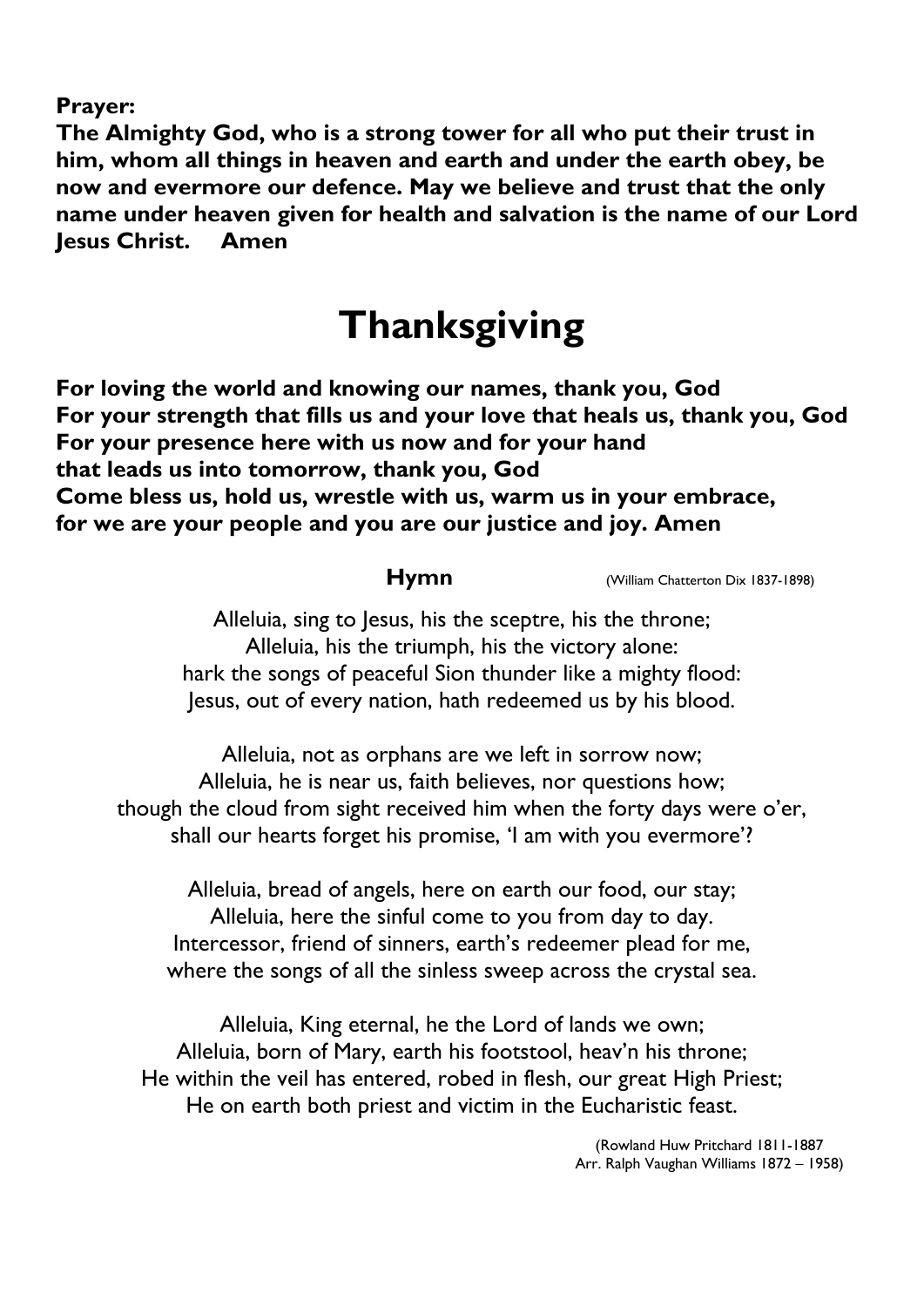# **The Blessing**

May the blessing of God surround us May angels and friends share our journey May we be wise and strong and creative May we celebrate life and hope May God's image grow within us, gently, powerfully, tenderly May we be cradled in warmth and healing May we be held in God's wisdom and love May the gospel of life sustain us all the days of our journey home.

Let us go into the world in the joy and peace of Christ. Thanks be to God.

*Our next service is on Sunday 10th July 2022 at 5pm*